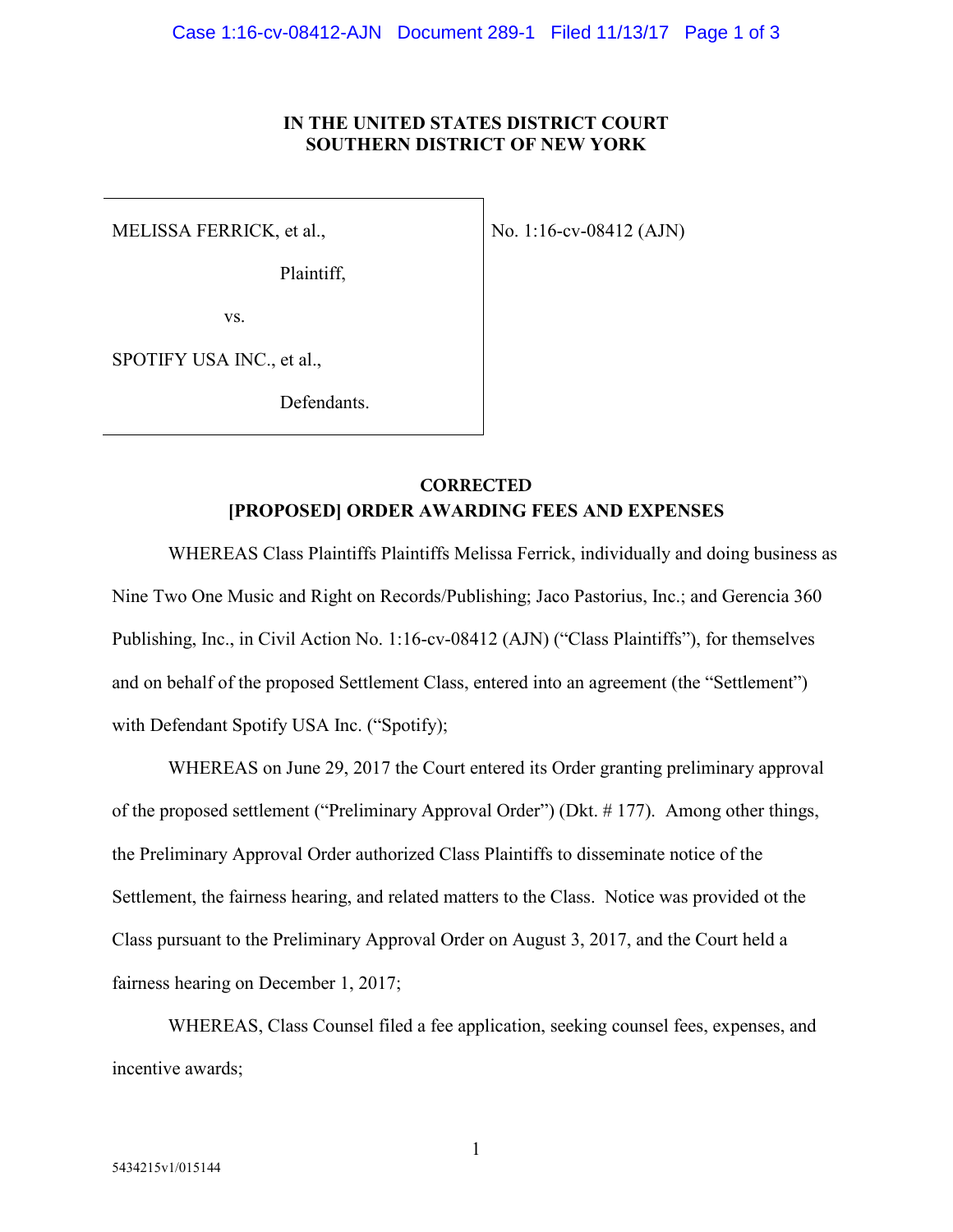#### Case 1:16-cv-08412-AJN Document 289-1 Filed 11/13/17 Page 2 of 3

Having considered Class Counsel's Motion for Attorneys' Fees and Payment of

Litigation Expenses, supporting declarations, oral argument presented at the fairness hearing, and the complete records and files in this matter,

#### **NOW, THEREFORE, IT IS HEREBY ORDERED, ADJUDGED, and DECREED:**

1. The capitalized terms used herein shall have the meanings set forth in the Stipulation of Settlement, Exhibit C to the Declaration of Steven G. Sklaver in Support of Preliminary Approval of Settlement (Docket # 176-3) (the "Settlement").

2. Class Counsel of Susman Godfrey L.L.P. and Gradstein & Marzano, P.C. shall receive \$15,860,000 in attorneys' fees, with \$5,000,000 to be paid by Spotify separately and the remainder to be paid out of the Settlement Fund created by the Settlement.

3. Class Counsel shall be reimbursed \$632,111.92 in costs and expenses reasonably incurred in the presentation and settlement of this litigation, to be paid out of the Settlement Fund created by the Settlement.

4. Class Counsel may in its sole discretion allocate and distribute the fees and costs it receives pursuant to this Order among Class Counsel and any and all other plaintiffs' counsel.

5. The Court shall entertain any supplemental application for reimbursement of future expenses incurred by Counsel on behalf of the Class.

6. Incentive awards of \$25,000 shall be paid to each of the Class Plaintiffs out of the Settlement Fund created by the Settlement.

7. This Order shall become effective immediately.

Dated: November \_\_\_, 2017 UNITED STATES DISTRICT COURT

By:  $_$ 

The Honorable Alison J. Nathan Judge of the District Court